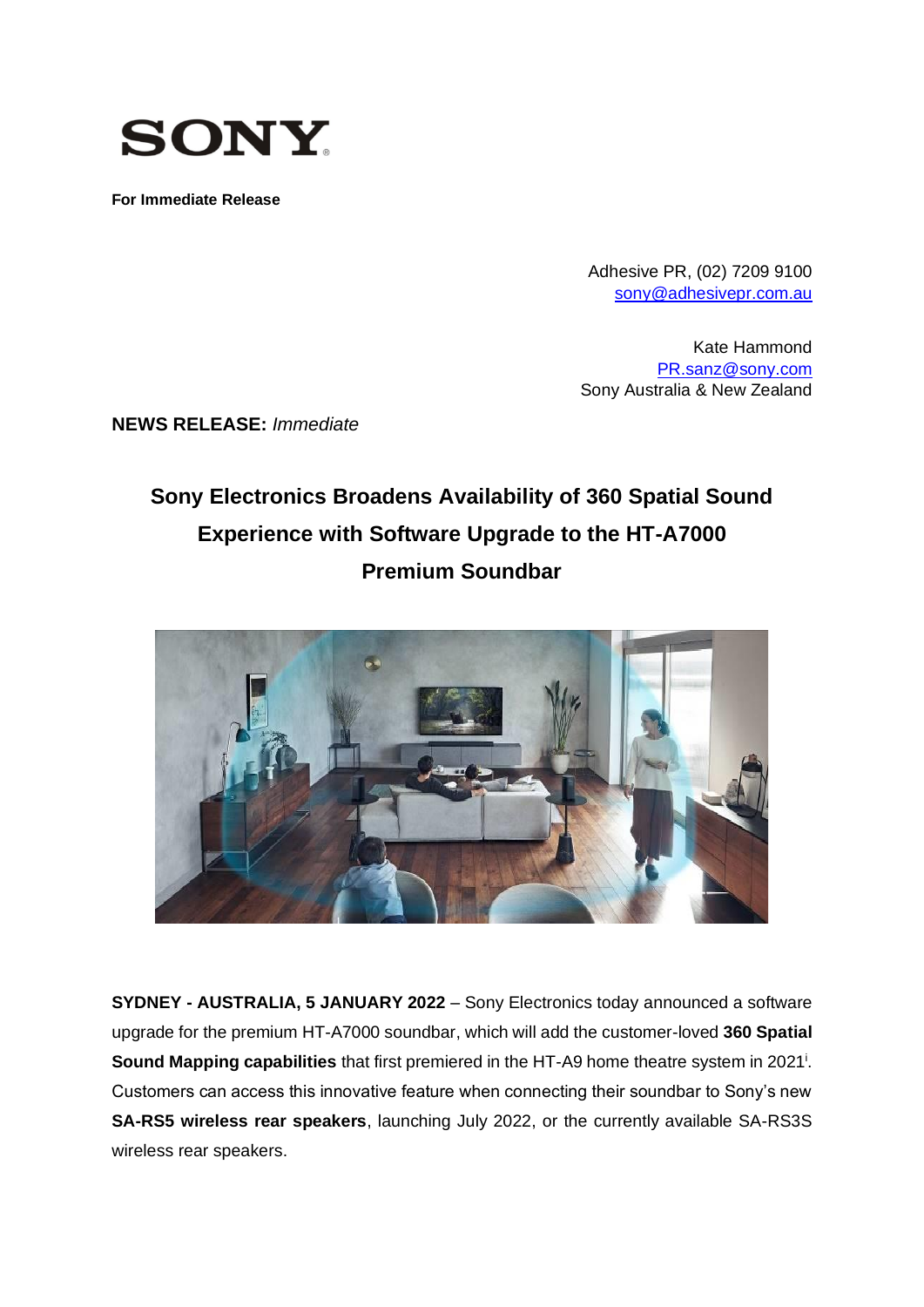With Sony's revolutionary **360 Spatial Sound Mapping technology**, customers can feel sound from every direction and distance. Using **Sound Field Optimisation**, the soundbar uses built-in microphones to ingeniously measure the relative height and position of the soundbar and rear speakers. 360 Spatial Sound Mapping technology then creates multiple phantom speakers by synthesising sound waves based on positional information. Thanks to this technology, Sony's wide spatial sound field fills every part of the living space, so everyone gets the same sound experience, wherever they are in the room.

Customers can enhance the experience further by pairing with a compatible BRAVIA™ XR television. Using the **Acoustic Centre Syncii** feature, both a soundbar and BRAVIA XR TV become the centre speaker in the home cinema system as part of the 360 Spatial Sound Mapping setup<sup>1,2</sup>, enabling sound to precisely match what's on the screen for clearer dialogue and a more immersive experience.



### **SA-RS5 Wireless Rear Speakers**

Introducing Sony's new **SA-RS5iii wireless rear speakers.** Delivering optimal sound quality and wide directivity for 360 Spatial Sound in combination with a compatible soundbar<sup>iv</sup>. They feature up-firing speakers for richer and more immersive 360 Spatial Sound as well as built-in battery power<sup>y</sup> for up to 10 hours of wireless playtime.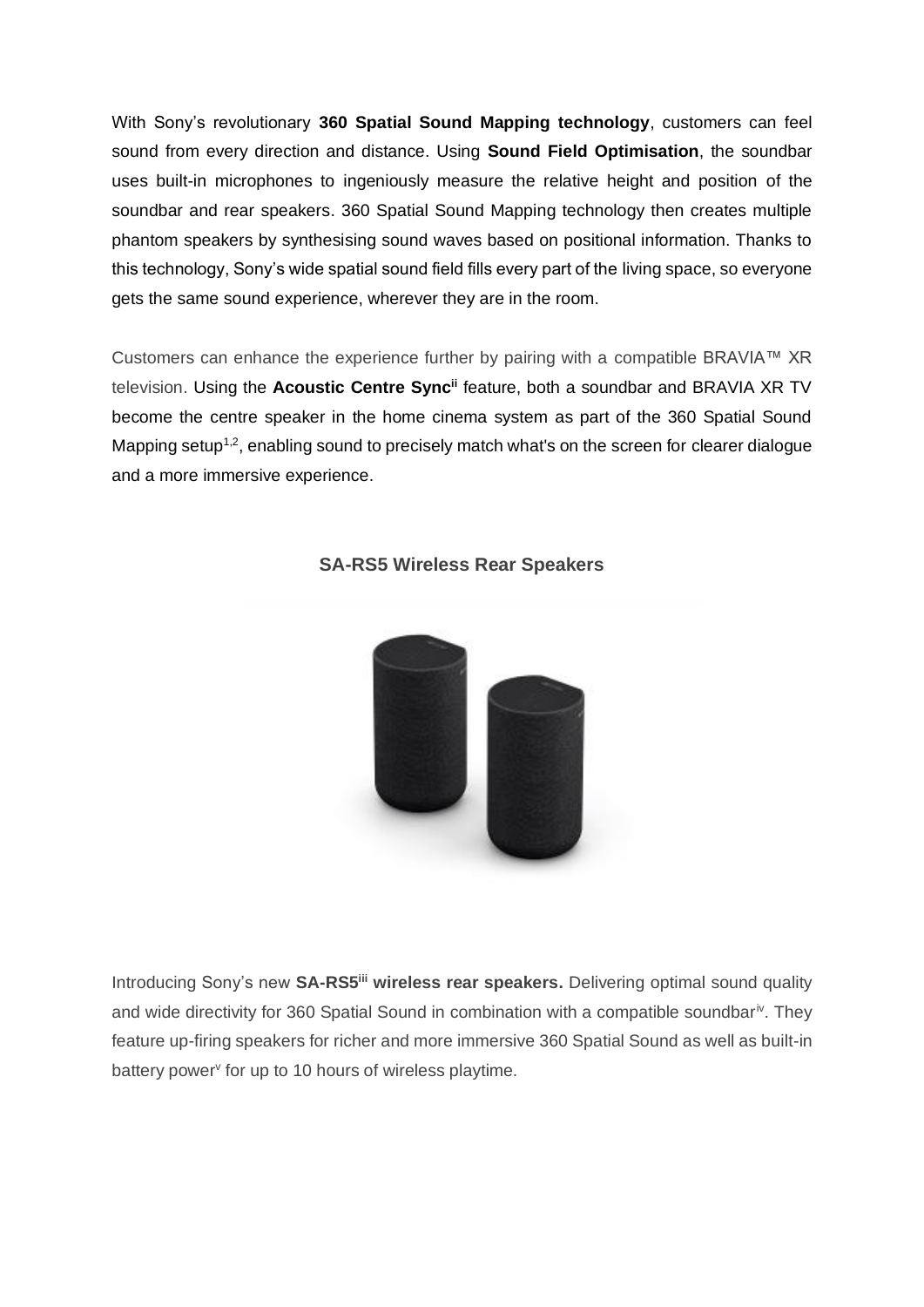## **SA-RS5 Wireless Rear Speakers' Key Features:**

- **Create immersive and clear sound:** Up-firing speakers reflect sound off the ceiling for more immersive overhead audio. Both wide directivity woofers and soft dome tweeters create a rich, expansive soundstage that offers exceptional clarity. Dual passive radiators enhance low-end tones, giving bass a boost.
- **Long-lasting battery lifevi:** With up to 10 hours of battery life when fully charged, the speakers offer flexible installation to fit almost any living room setup as they are completely wireless. They can be charged out of sight and easily powered up to automatically make a wireless connection with a compatible soundbar. It's quick and easy with no need for messy cables. If in a hurry, just 10 minutes of charge will give up to 90 minutes of use<sup>vii</sup>. SA-RS5 can be used using the supplied AC adaptor if required.
- **One touch sound calibration:** The SA-RS5 comes with OPTIMISE buttons and dual microphones in each speaker. Simply press the optimisation button to automatically calibrate the SA-RS5 speakers to your room. Using multiple microphones, the SA-RS5 intelligently measures the distance between the soundbar and the celling, for a wider and more natural surround sound experience.
- **Easily integrated speaker design:** These speakers are designed using an Omnidirectional Block concept to match Sony's compatible soundbars. The cylindrical shape represents a single solid block and their flat rear surface fits perfectly against a wall.

#### **Pricing and Availability**

The **SA-RS5 Wireless Rear Speakers** will be available in Australia from July 2022.

**###**

#### **About Sony Corporation**

Sony Corporation is a creative entertainment company with a solid foundation of technology. From game and network services to music, pictures, electronics, image sensors and financial services - Sony's purpose is to fill the world with emotion through the power of creativity and technology. For more information, visit: [http://www.sony.net/.](http://www.sony.net/)

**About Sony Australia:** Sony Australia Limited is a wholly owned subsidiary of the Sony Corporation of Japan, and a leading manufacturer of audio, video, communications and information technology products for the consumer and professional markets. Committed to producing innovative and quality electronic products, the range includes BRAVIA TVs, Alpha digital interchangeable lens cameras and Cyber-shot digital cameras, headphones, Walkman MP3 players and other audio products, and professional broadcast equipment. For more information on Sony Australia, visit [www.sony.com.au.](http://www.sony.com.au/)